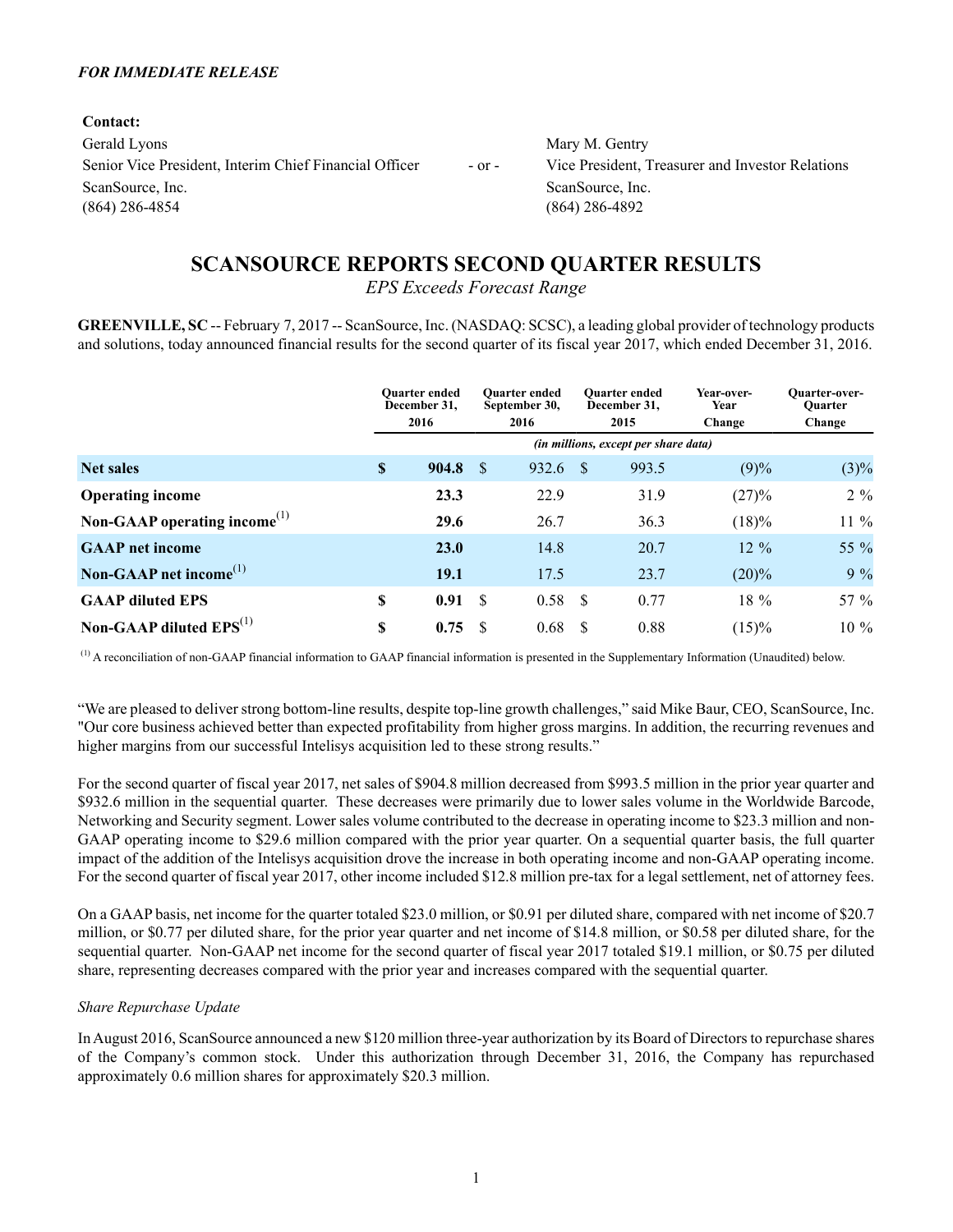### **Forecast for Next Quarter**

For the third quarter of fiscal year 2017, ScanSource expects net sales to range from \$800 million to \$860 million, diluted earnings per share to range from \$0.42 to \$0.49 per share, and non-GAAPdiluted earnings per share to range from \$0.62 to \$0.69 per share. Non-GAAP diluted earnings per share exclude amortization of intangibles and change in fair value of contingent consideration.

### **Webcast Details**

ScanSource will present additional information about its financial results and outlook in a conference call with presentation slides today, February 7, 2017 at 5:00 p.m. (ET). A webcast of the call and accompanying presentation slides will be available for all interested parties and can be accessed at www.scansource.com (Investor Relations section). The webcast will be available for replay for 60 days.

### **Safe Harbor Statement**

This press release, including the forecast for next quarter, contains "forward-looking" statements that involve risks and uncertainties. Any number of important factors could cause actual results to differ materially from anticipated or forecasted results, including, but not limited to, expanded international operations that expose the Company to greater risks than its operations in domestic markets; risks in connection with the Company's growth which includes strategic acquisitions; risks in connection with compliance with laws and regulations governing the Company's international business; risks associated with the Company's reliance on key vendors; the ability to forecast volatility in earnings resulting from the quarterly revaluation of the Company's earnout obligations; utilization and further implementation of the Company's ERPsystem; macroeconomic circumstances that could impact the business, such as currency fluctuations, credit market conditions, and an economic downturn; expectations of market demand trends; the timing and amount of any share repurchases; the exercise of discretion by the Company to make any repurchase or continue the share repurchase authorization; and changes to the source of funds for any repurchases. For more information concerning factors that could cause actual results to differ from anticipated results, see the Company's annual report on Form 10-K for the year ended June 30, 2016, and subsequent reports on Form 10-Q, filed with the Securities and Exchange Commission. Except as may be required by law, the Company expressly disclaims any obligation to update these forward-looking statements to reflect events or circumstances after the date of this press release or to reflect the occurrence of unanticipated events.

#### **Non-GAAP Financial Information**

In addition to disclosing results that are determined in accordance with United States Generally Accepted Accounting Principles ("GAAP"), the Company also discloses certain non-GAAPfinancial measures, which are summarized below. Non-GAAPfinancial measures are used to understand and evaluate performance, including comparisons from period to period. Non-GAAP results exclude amortization of intangible assets related to acquisitions, change in fair value of contingent consideration, and other non-GAAP adjustments.

*Net sales on a constant currency basis*: The Company discloses the percentage change in net sales excluding the translation impact from changes in foreign currency exchange rates between reporting periods. This measure enhances comparability between periods to help analyze underlying trends.

*Non-GAAP operating income, non-GAAP net income and non-GAAP EPS:* To evaluate current period performance on a more consistent basis with prior periods, the Company discloses non-GAAP operating income, non-GAAP net income and non-GAAP diluted earnings per share. Non-GAAPresults exclude amortization of intangible assets related to acquisitions, change in the fair value of contingent consideration, and other non-GAAP adjustments. Non-GAAP operating income, non-GAAP net income, and non-GAAP EPS measures are useful in assessing and understanding the Company's operating performance, especially when comparing results with previous periods or forecasting performance for future periods.

*Return on invested capital ("ROIC"):* Management uses ROIC as a performance measurement to assess efficiency in allocating capital under the Company's control to generate returns. Management believes this metric balances the Company's operating results with asset and liability management, is not impacted by capitalization decisions and correlates with shareholder value creation. In addition, it is easily computed, communicated and understood. ROIC also provides management a measure of the Company's profitability on a basis more comparable to historical or future periods.

ROIC assists management in comparing the Company's performance over various reporting periods on a consistent basis because it removes from operating results the impact of items that do not reflect core operating performance. Adjusted earnings before interest expense, income taxes, depreciation and amortization ("Adjusted EBITDA") excludes the change in fair value of contingent consideration, in addition to other non-GAAP adjustments. Management believes the calculation of ROIC provides useful information to investors and is an additional relevant comparison of the Company's performance during the year. In addition, the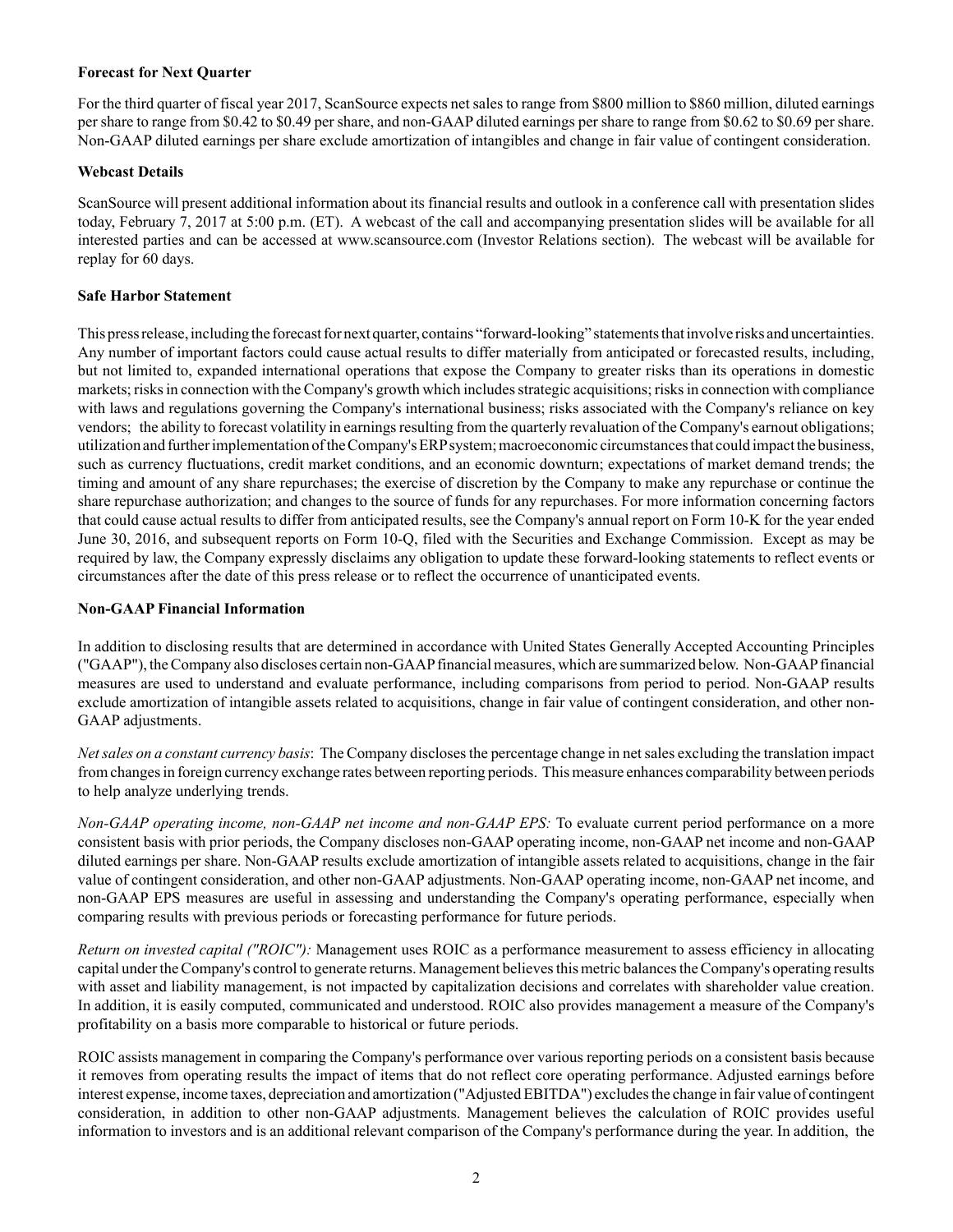Company's Board of Directors uses ROIC in evaluating business and management performance. Certain management incentive compensation targets are set and measured relative to ROIC.

These non-GAAPfinancial measures have limitations as analytical tools, and the non-GAAPfinancial measures that the Company reports may not be comparable to similarly titled amounts reported by other companies. Analysis of results and outlook on a non-GAAPbasis should be considered in addition to, and not in substitution for or as superior to, measurements of financial performance prepared in accordance with GAAP. A reconciliation of the Company's non-GAAP financial information to GAAP is set forth in the Supplementary Information (Unaudited) below.

#### **About ScanSource, Inc.**

ScanSource, Inc. (NASDAQ: SCSC) is a leading global provider of technology products and solutions, focusing on point-of-sale (POS), barcode, physical security, video, voice, data networking and technology services. ScanSource's teams provide value-added solutions and operate from two segments, Worldwide Barcode, Networking & Security and Worldwide Communications & Services. ScanSource is committed to helping its resellers and sales partners choose, configure and deliver the industry's best solutions across almost every vertical market in North America, Latin America and Europe. In August 2016, ScanSource entered the recurring revenue telecom and cloud services market through its acquisition of Intelisys, the industry's leading technology services distributor. Founded in 1992, the Company is headquartered in Greenville, South Carolina and was named one of the 2016 Best Places to Work in South Carolina. ScanSource ranks #685 on the Fortune 1000. For more information, visit www.scansource.com.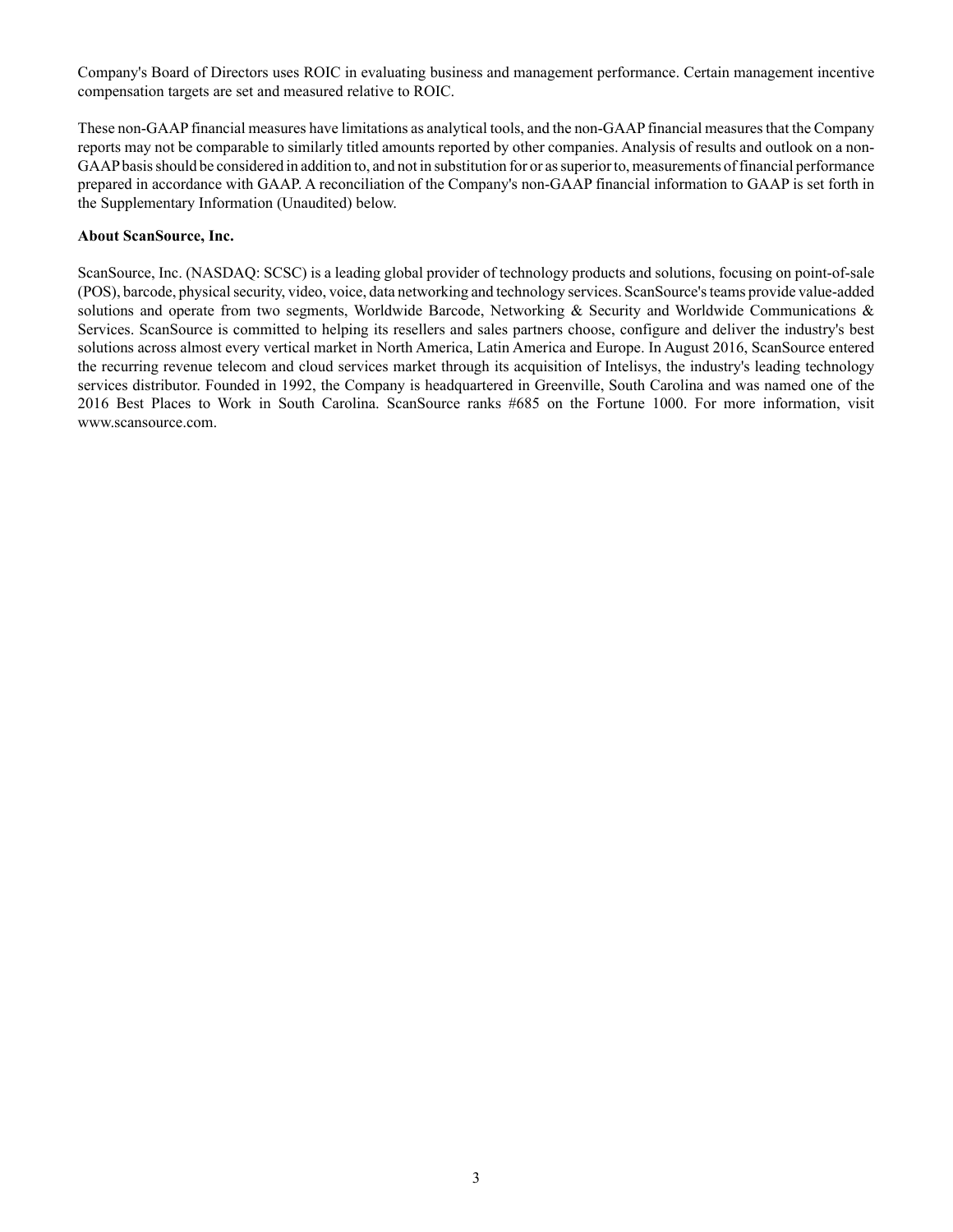# **ScanSource, Inc. and Subsidiaries Condensed Consolidated Balance Sheets (Unaudited) (in thousands)**

|                                                                                                       |                 | December 31, 2016         |                          | June 30, 2016* |
|-------------------------------------------------------------------------------------------------------|-----------------|---------------------------|--------------------------|----------------|
| <b>Assets</b>                                                                                         |                 |                           |                          |                |
| Current assets:                                                                                       |                 |                           |                          |                |
| Cash and cash equivalents                                                                             | \$              | 45,071                    | $\mathcal{S}$            | 61,400         |
| Accounts receivable, less allowance of \$41,120 at December 31, 2016 and<br>\$39,032 at June 30, 2016 |                 | 620,588                   |                          | 559,557        |
| Inventories                                                                                           |                 | 512,875                   |                          | 558,581        |
| Prepaid expenses and other current assets                                                             |                 | 72,130                    |                          | 49,367         |
| Total current assets                                                                                  |                 | 1,250,664                 |                          | 1,228,905      |
| Property and equipment, net                                                                           |                 | 56,730                    |                          | 52,388         |
| Goodwill                                                                                              |                 | 200,017                   |                          | 92,715         |
| Net identifiable intangible assets                                                                    |                 | 105,655                   |                          | 51,127         |
| Deferred income taxes                                                                                 |                 | 27,829                    |                          | 28,813         |
| Other non-current assets                                                                              |                 | 39,762                    |                          | 37,237         |
| Total assets                                                                                          | \$              | $\overline{1,680,657}$ \$ |                          | 1,491,185      |
|                                                                                                       |                 |                           |                          |                |
| <b>Liabilities and Shareholders' Equity</b>                                                           |                 |                           |                          |                |
| Current liabilities:                                                                                  |                 |                           |                          |                |
| Accounts payable                                                                                      | \$              | 476,339                   | $\mathcal{S}$            | 471,487        |
| Accrued expenses and other current liabilities                                                        |                 | 110,272                   |                          | 98,975         |
| Current portion of contingent consideration                                                           |                 | 32,799                    |                          | 11,594         |
| Income taxes payable                                                                                  |                 | 9,886                     |                          | 3,056          |
| Total current liabilities                                                                             |                 | 629,296                   |                          | 585,112        |
| Deferred income taxes                                                                                 |                 | 2,234                     |                          | 2,555          |
| Long-term debt                                                                                        |                 | 5,429                     |                          | 5,429          |
| Borrowings under revolving credit facility                                                            |                 | 136,237                   |                          | 71,427         |
| Long-term portion of contingent consideration                                                         |                 | 78,081                    |                          | 13,058         |
| Other long-term liabilities                                                                           |                 | 41,844                    |                          | 39,108         |
| <b>Total liabilities</b>                                                                              |                 | 893,121                   |                          | 716,689        |
| Shareholders' equity:                                                                                 |                 |                           |                          |                |
| Common stock                                                                                          |                 | 52,000                    |                          | 67,249         |
| Retained earnings                                                                                     |                 | 817,786                   |                          | 779,934        |
| Accumulated other comprehensive income (loss)                                                         |                 | (82, 250)                 |                          | (72, 687)      |
| Total shareholders' equity                                                                            |                 | 787,536                   |                          | 774,496        |
| Total liabilities and shareholders' equity                                                            | $\overline{\$}$ | 1,680,657                 | $\overline{\mathcal{S}}$ | 1,491,185      |

\* Derived from audited financial statements.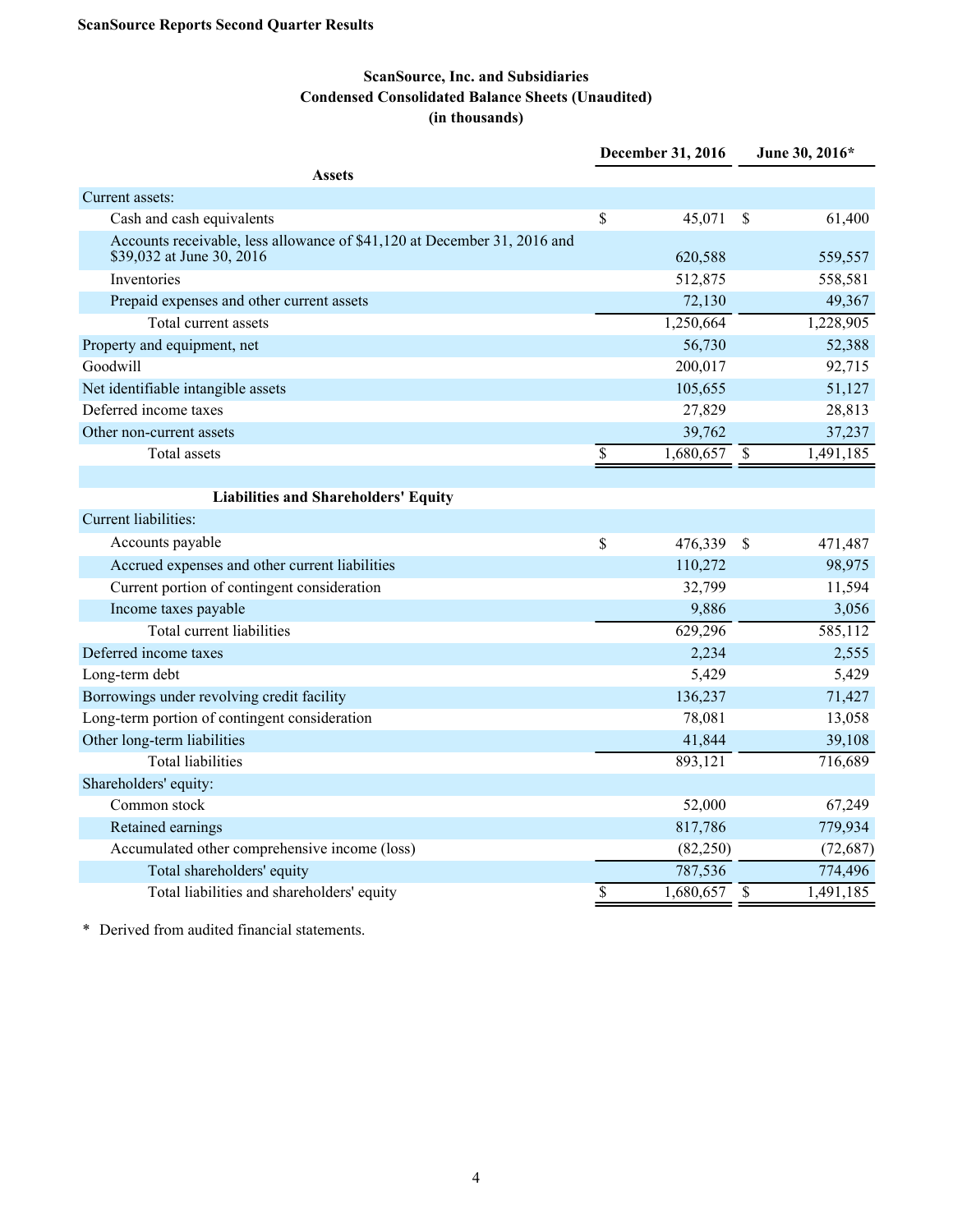# **ScanSource, Inc. and Subsidiaries Condensed Consolidated Income Statements (Unaudited) (in thousands, except per share data)**

|                                                  | Quarter ended December 31, |           |               |         | Six months ended December 31, |           |              |           |  |
|--------------------------------------------------|----------------------------|-----------|---------------|---------|-------------------------------|-----------|--------------|-----------|--|
|                                                  |                            | 2016      |               | 2015    |                               | 2016      |              | 2015      |  |
| Net sales                                        | $\mathcal{S}$              | 904,792   | <sup>S</sup>  | 993,522 | $\mathbb{S}$                  | 1,837,357 | $\mathbb{S}$ | 1,864,350 |  |
| Cost of goods sold                               |                            | 806,258   |               | 892,889 |                               | 1,647,289 |              | 1,676,166 |  |
| Gross profit                                     |                            | 98,534    |               | 100,633 |                               | 190,068   |              | 188,184   |  |
| Selling, general and administrative expenses     |                            | 73,468    |               | 66,965  |                               | 141,957   |              | 128,510   |  |
| Change in fair value of contingent consideration |                            | 1,791     |               | 1,816   |                               | 1,961     |              | 3,381     |  |
| Operating income                                 |                            | 23,275    |               | 31,852  |                               | 46,150    |              | 56,293    |  |
| Interest expense                                 |                            | 912       |               | 709     |                               | 1,501     |              | 990       |  |
| Interest income                                  |                            | (892)     |               | (767)   |                               | (1,908)   |              | (1,709)   |  |
| Other income (expense), net                      |                            | (12, 526) |               | 278     |                               | (11,948)  |              | 958       |  |
| Income before income taxes                       |                            | 35,781    |               | 31,632  |                               | 58,505    |              | 56,054    |  |
| Provision for income taxes                       |                            | 12,745    |               | 10,976  |                               | 20,653    |              | 19,402    |  |
| Net income                                       |                            | 23,036    | <b>S</b>      | 20,656  | -\$                           | 37,852    | \$           | 36,652    |  |
| Per share data:                                  |                            |           |               |         |                               |           |              |           |  |
| Net income per common share, basic               | \$                         | 0.92      | <sup>\$</sup> | 0.78    | -S                            | 1.49      | \$           | 1.35      |  |
| Weighted-average shares outstanding, basic       |                            | 25,146    |               | 26,648  |                               | 25,334    |              | 27,175    |  |
|                                                  |                            |           |               |         |                               |           |              |           |  |
| Net income per common share, diluted             | \$                         | 0.91      | $\mathcal{S}$ | 0.77    | -\$                           | 1.48      | \$           | 1.34      |  |
| Weighted-average shares outstanding, diluted     |                            | 25,285    |               | 26,902  |                               | 25,490    |              | 27,427    |  |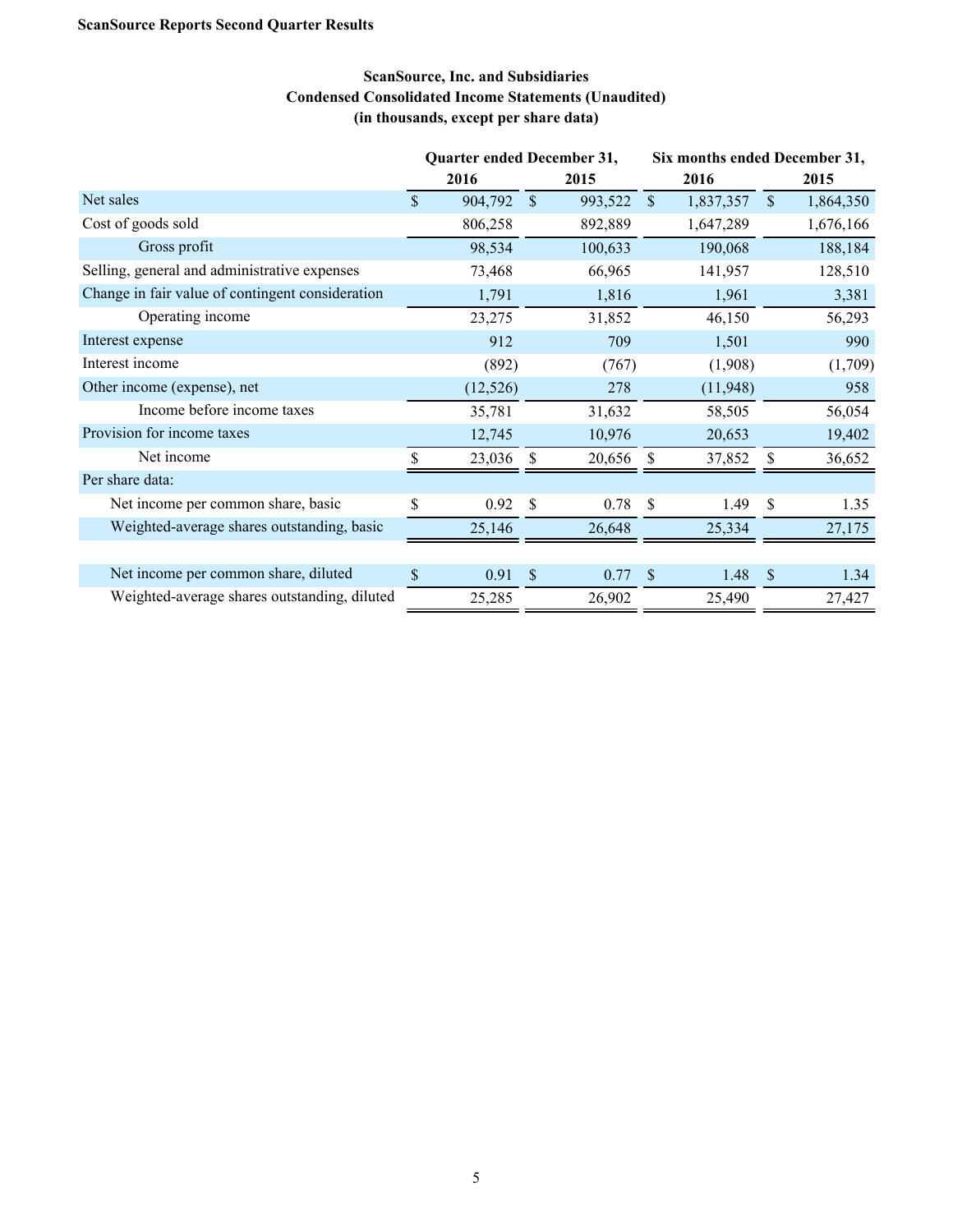**Net Sales by Segment:**

|                                                     |               | Quarter ended December 31, |                           |         |            |  |  |  |  |  |
|-----------------------------------------------------|---------------|----------------------------|---------------------------|---------|------------|--|--|--|--|--|
|                                                     |               | 2016                       |                           | 2015    | % Change   |  |  |  |  |  |
| Worldwide Barcode, Networking & Security:           |               | (in thousands)             |                           |         |            |  |  |  |  |  |
| Net sales, as reported                              | \$            | 595,359                    | $\mathcal{S}$             | 689,530 | $(13.7)\%$ |  |  |  |  |  |
| Foreign exchange impact <sup>(a)</sup>              |               | (3,257)                    |                           |         |            |  |  |  |  |  |
| Net sales, constant currency                        |               | 592,102                    |                           | 689,530 | $(14.1)\%$ |  |  |  |  |  |
| Less: Acquisitions                                  |               |                            |                           |         |            |  |  |  |  |  |
| Net sales, constant currency excluding acquisitions | $\mathbf{\$}$ | 592,102                    | $\boldsymbol{\mathsf{S}}$ | 689,530 | $(14.1)\%$ |  |  |  |  |  |
| <b>Worldwide Communications &amp; Services:</b>     |               |                            |                           |         |            |  |  |  |  |  |
| Net sales, as reported                              | $\mathsf{\$}$ | 309,433                    | $\mathcal{S}$             | 303,992 | 1.8 %      |  |  |  |  |  |
| Foreign exchange impact <sup>(a)</sup>              |               | (2,557)                    |                           |         |            |  |  |  |  |  |
| Net sales, constant currency                        |               | 306,876                    |                           | 303,992 | $0.9 \%$   |  |  |  |  |  |
| Less: Acquisitions                                  |               | (8, 487)                   |                           |         |            |  |  |  |  |  |
| Net sales, constant currency excluding acquisitions |               | 298,389                    | \$                        | 303,992 | $(1.8)\%$  |  |  |  |  |  |
| Consolidated:                                       |               |                            |                           |         |            |  |  |  |  |  |
| Net sales, as reported                              | \$            | 904,792                    | \$                        | 993,522 | $(8.9)\%$  |  |  |  |  |  |
| Foreign exchange impact <sup>(a)</sup>              |               | (5,814)                    |                           |         |            |  |  |  |  |  |
| Net sales, constant currency                        |               | 898,978                    |                           | 993,522 | $(9.5)\%$  |  |  |  |  |  |
| Less: Acquisitions                                  |               | (8, 487)                   |                           |         |            |  |  |  |  |  |
| Net sales, constant currency excluding acquisitions | \$            | 890,491                    | \$                        | 993,522 | $(10.4)\%$ |  |  |  |  |  |

(a) Year-over-year net sales growth rate excluding the translation impact of changes in foreign currency exchange rates. Calculated by translating the net sales for the quarter ended December 31, 2016 into U.S. dollars using the weighted average foreign exchange rates for the quarter ended December 31, 2015.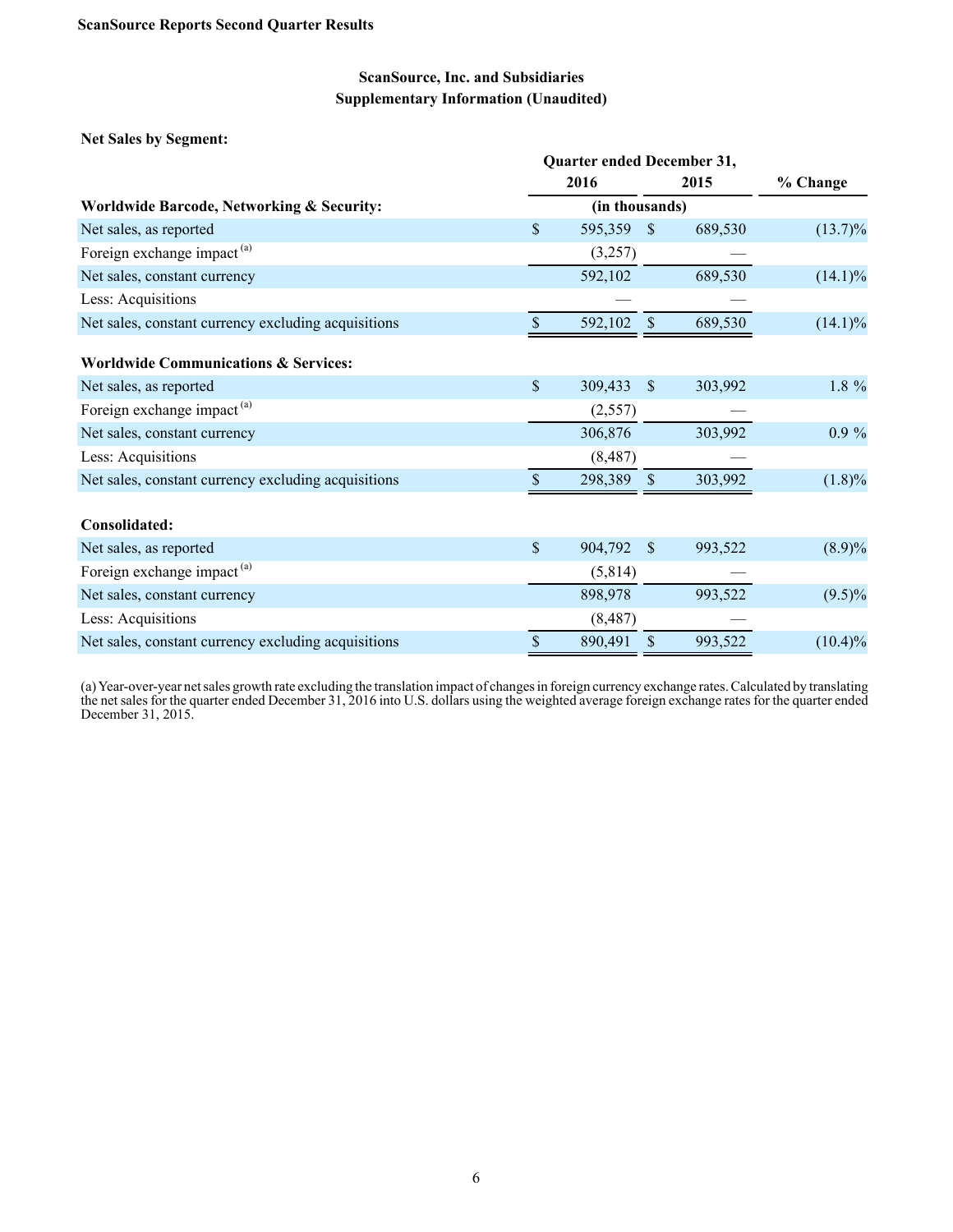| <b>Net Sales by Segment:</b>                        |               |                               |                    |           |           |  |  |
|-----------------------------------------------------|---------------|-------------------------------|--------------------|-----------|-----------|--|--|
|                                                     |               | Six months ended December 31, |                    |           |           |  |  |
| Worldwide Barcode, Networking & Security:           |               | 2016                          |                    | 2015      | % Change  |  |  |
|                                                     |               | (in thousands)                |                    |           |           |  |  |
| Net sales, as reported                              | \$            | 1,228,764                     | $\mathbf{\hat{s}}$ | 1,263,199 | $(2.7)\%$ |  |  |
| Foreign exchange impact <sup>(a)</sup>              |               | (6,380)                       |                    |           |           |  |  |
| Net sales, constant currency                        |               | 1,222,384                     |                    | 1,263,199 | $(3.2)\%$ |  |  |
| Less: Acquisitions                                  |               | (99, 332)                     |                    | (34, 628) |           |  |  |
| Net sales, constant currency excluding acquisitions | \$.           | 1,123,052                     | $\mathcal{S}$      | 1,228,571 | $(8.6)\%$ |  |  |
| <b>Worldwide Communications &amp; Services:</b>     |               |                               |                    |           |           |  |  |
| Net sales, as reported                              | $\mathbb{S}$  | 608,593                       | $\mathbb{S}$       | 601,151   | $1.2 \%$  |  |  |
| Foreign exchange impact <sup>(a)</sup>              |               | (3, 463)                      |                    |           |           |  |  |
| Net sales, constant currency                        |               | 605,130                       |                    | 601,151   | $0.7 \%$  |  |  |
| Less: Acquisitions                                  |               | (11,350)                      |                    |           |           |  |  |
| Net sales, constant currency excluding acquisitions |               | 593,780                       | <sup>S</sup>       | 601,151   | $(1.2)\%$ |  |  |
| Consolidated:                                       |               |                               |                    |           |           |  |  |
| Net sales, as reported                              | $\mathsf{\$}$ | 1,837,357                     | $\mathbf{s}$       | 1,864,350 | $(1.4)\%$ |  |  |
| Foreign exchange impact <sup>(a)</sup>              |               | (9, 843)                      |                    |           |           |  |  |
| Net sales, constant currency                        |               | 1,827,514                     |                    | 1,864,350 | $(2.0)\%$ |  |  |
| Less: Acquisitions                                  |               | (110,682)                     |                    | (34, 628) |           |  |  |
| Net sales, constant currency excluding acquisitions | \$            | 1,716,832                     | \$                 | 1,829,722 | (6.2)%    |  |  |

(a) Year-over-year net sales growth rate excluding the translation impact of changes in foreign currency exchange rates. Calculated by translating the net sales for the six months ended December 31, 2016 into U.S. dollars using the weighted average foreign exchange rates for the six months ended December 31, 2015.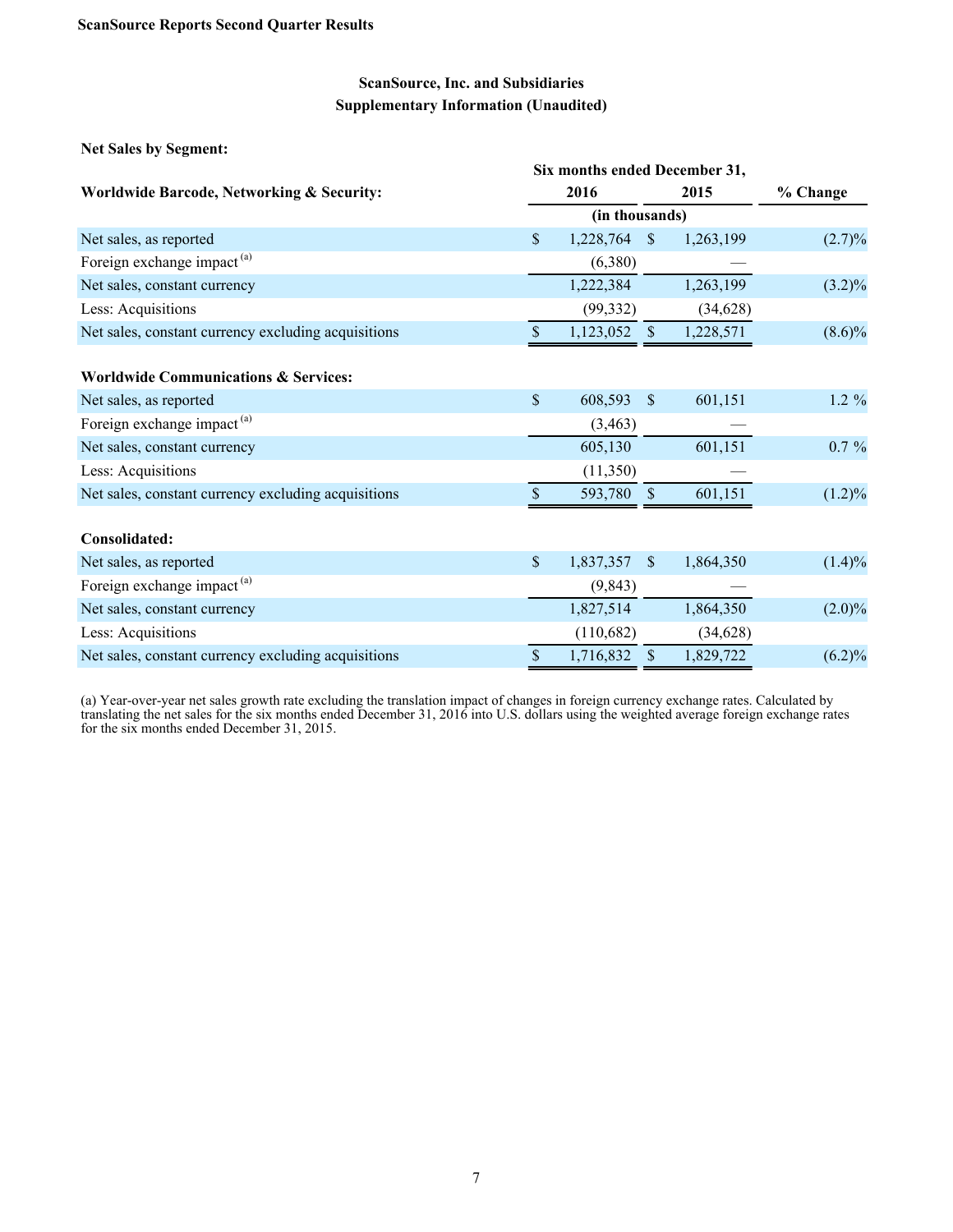**Net Sales by Geography:**

|                                                     |                           | Quarter ended December 31, |              |         |            |  |  |  |  |  |
|-----------------------------------------------------|---------------------------|----------------------------|--------------|---------|------------|--|--|--|--|--|
|                                                     |                           | 2016                       |              | 2015    | % Change   |  |  |  |  |  |
| <b>United States:</b>                               |                           | (in thousands)             |              |         |            |  |  |  |  |  |
| Net sales, as reported                              | \$                        | 667,818                    | <sup>S</sup> | 735,642 | $(9.2)\%$  |  |  |  |  |  |
| Less: Acquisitions                                  |                           | (8, 487)                   |              |         |            |  |  |  |  |  |
| Net sales, excluding acquisitions                   | $\sqrt{\ }$               | 659,331                    | $\sqrt{\ }$  | 735,642 | $(10.4)\%$ |  |  |  |  |  |
| International:                                      |                           |                            |              |         |            |  |  |  |  |  |
| Net sales, as reported                              | $\boldsymbol{\mathsf{S}}$ | 236,974                    | $\mathbf{s}$ | 257,880 | $(8.1)\%$  |  |  |  |  |  |
| Foreign exchange impact <sup>(a)</sup>              |                           | (5,814)                    |              |         |            |  |  |  |  |  |
| Net sales, constant currency                        |                           | 231,160                    |              | 257,880 | $(10.4)\%$ |  |  |  |  |  |
| Less: Acquisitions                                  |                           |                            |              |         |            |  |  |  |  |  |
| Net sales, constant currency excluding acquisitions |                           | 231,160                    | \$           | 257,880 | $(10.4)\%$ |  |  |  |  |  |
| Consolidated:                                       |                           |                            |              |         |            |  |  |  |  |  |
| Net sales, as reported                              | \$                        | 904,792                    | <sup>S</sup> | 993,522 | $(8.9)\%$  |  |  |  |  |  |
| Foreign exchange impact <sup>(a)</sup>              |                           | (5,814)                    |              |         |            |  |  |  |  |  |
| Net sales, constant currency                        |                           | 898,978                    |              | 993,522 | $(9.5)\%$  |  |  |  |  |  |
| Less: Acquisitions                                  |                           | (8, 487)                   |              |         |            |  |  |  |  |  |
| Net sales, constant currency excluding acquisitions | \$                        | 890,491                    | \$           | 993,522 | $(10.4)\%$ |  |  |  |  |  |

(a) Year-over-year net sales growth rate excluding the translation impact of changes in foreign currency exchange rates. Calculated by translating the net sales for the quarter ended December 31, 2016 into U.S. dollars using the weighted average foreign exchange rates for the quarter ended December 31, 2015.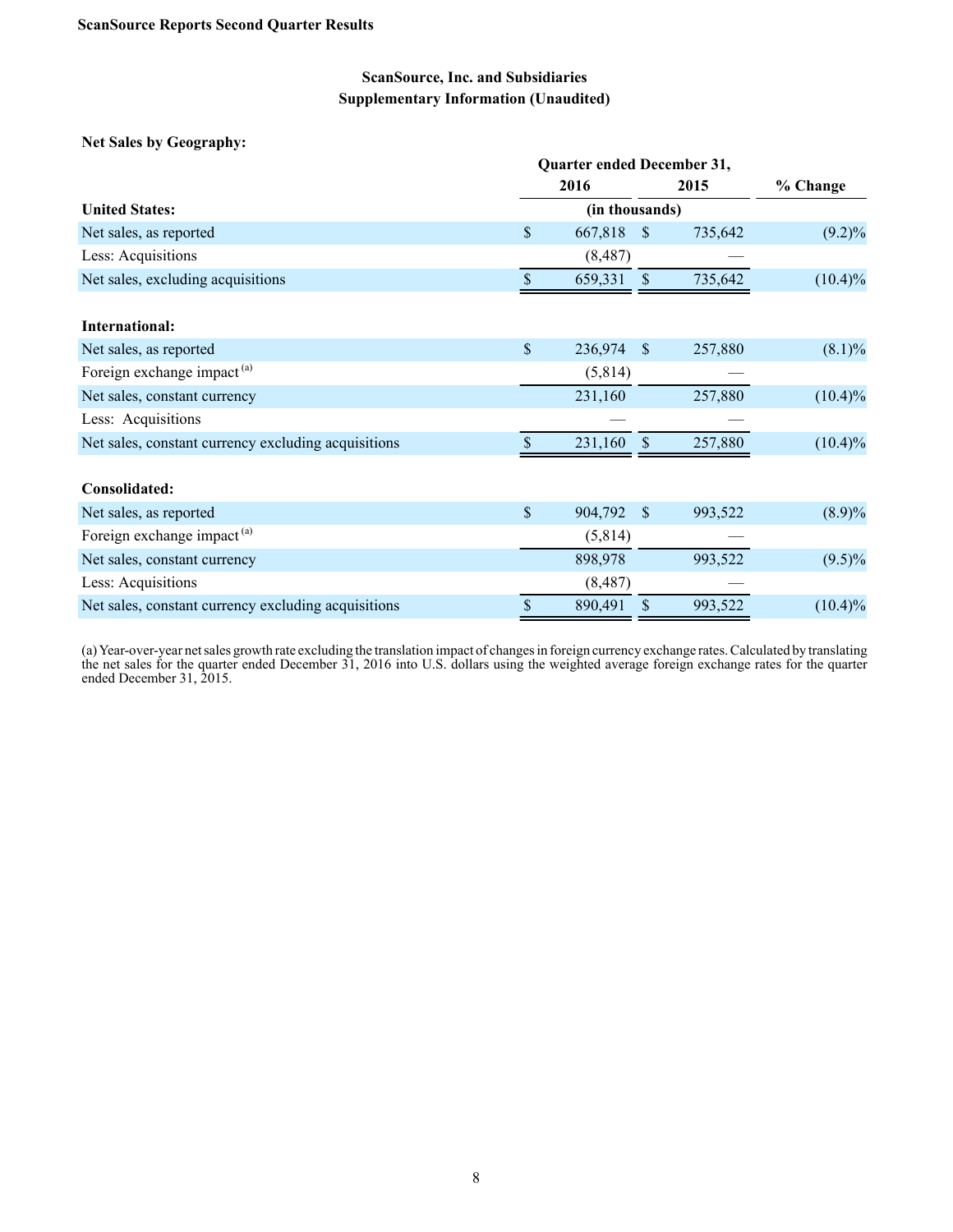**Net Sales by Geography:**

|                                                     | Six months ended December 31, |                |                    |           |           |  |
|-----------------------------------------------------|-------------------------------|----------------|--------------------|-----------|-----------|--|
|                                                     |                               | 2016           |                    | 2015      | % Change  |  |
| <b>United States:</b>                               |                               | (in thousands) |                    |           |           |  |
| Net sales, as reported                              | \$                            | 1,377,627      | <sup>S</sup>       | 1,377,572 | $-9/0$    |  |
| Less: Acquisitions                                  |                               | (110,682)      |                    | (34, 628) |           |  |
| Net sales, excluding acquisitions                   | \$                            | 1,266,945      | $\mathbf{\hat{s}}$ | 1,342,944 | $(5.7)\%$ |  |
| International:                                      |                               |                |                    |           |           |  |
| Net sales, as reported                              | \$                            | 459,730        | <sup>\$</sup>      | 486,778   | $(5.6)\%$ |  |
| Foreign exchange impact <sup>(a)</sup>              |                               | (9, 843)       |                    |           |           |  |
| Net sales, constant currency                        |                               | 449,887        |                    | 486,778   | $(7.6)\%$ |  |
| Less: Acquisitions                                  |                               |                |                    |           |           |  |
| Net sales, constant currency excluding acquisitions | S                             | 449,887        |                    | 486,778   | $(7.6)\%$ |  |
| Consolidated:                                       |                               |                |                    |           |           |  |
| Net sales, as reported                              | \$                            | 1,837,357      | <sup>S</sup>       | 1,864,350 | $(1.4)\%$ |  |
| Foreign exchange impact <sup>(a)</sup>              |                               | (9, 843)       |                    |           |           |  |
| Net sales, constant currency                        |                               | 1,827,514      |                    | 1,864,350 | $(2.0)\%$ |  |
| Less: Acquisitions                                  |                               | (110,682)      |                    | (34, 628) |           |  |
| Net sales, constant currency excluding acquisitions | \$                            | 1,716,832      | $\mathcal{S}$      | 1,829,722 | $(6.2)\%$ |  |

(a) Year-over-year net sales growth rate excluding the translation impact of changes in foreign currency exchange rates. Calculated by translating the net sales for the six months ended December 31, 2016 into U.S. dollars using the weighted average foreign exchange rates for the six months ended December 31, 2015.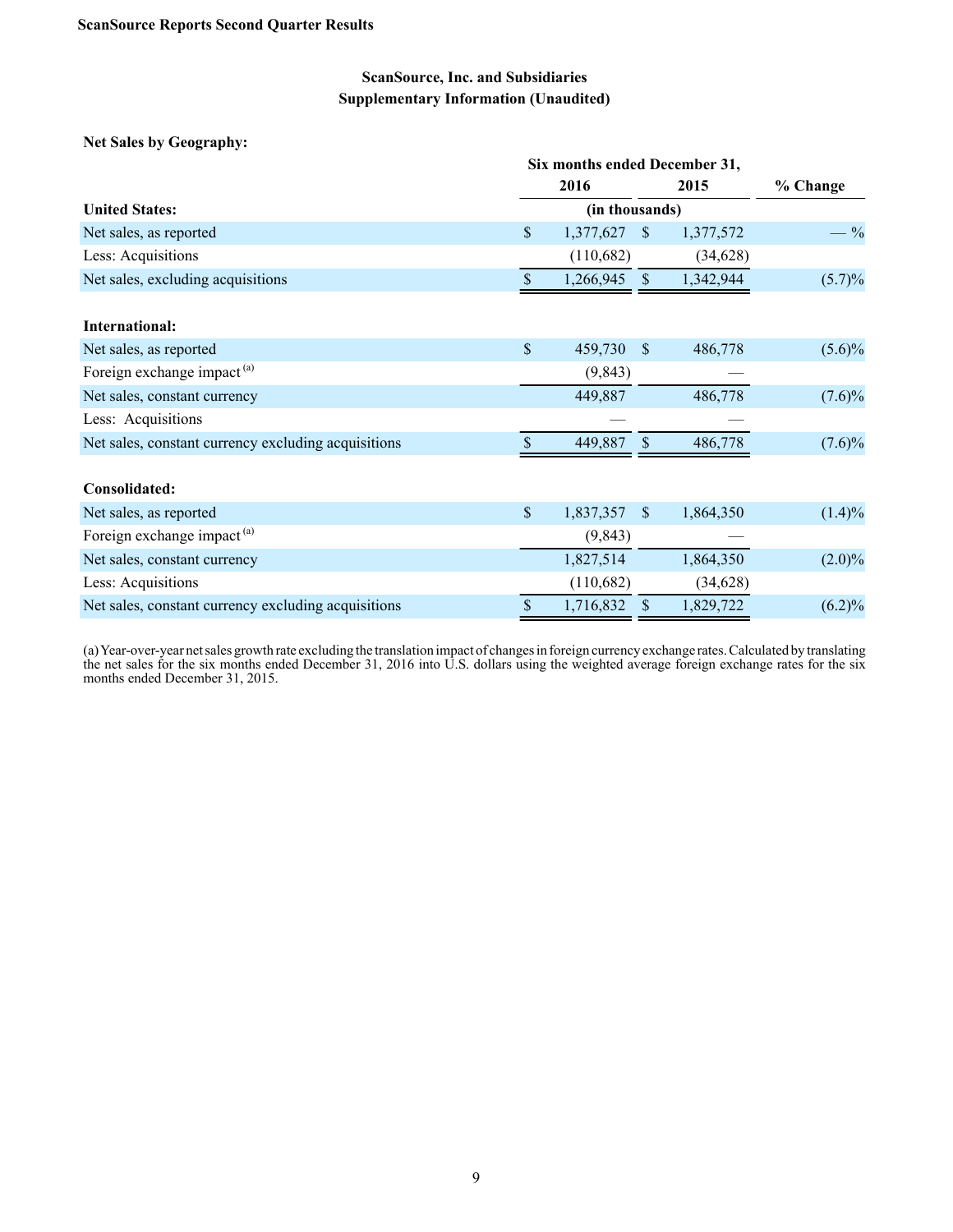# **ScanSource, Inc. and Subsidiaries Supplementary Information (Unaudited) (in thousands, except per share data)**

### **Non-GAAP Financial Information:**

|                                                  | <b>Quarter ended December 31, 2016</b>          |        |                      |              |         |                              |        |  |  |
|--------------------------------------------------|-------------------------------------------------|--------|----------------------|--------------|---------|------------------------------|--------|--|--|
|                                                  | <b>Operating</b><br>Pre-tax<br>income<br>income |        | <b>Net</b><br>income |              |         | <b>Diluted</b><br><b>EPS</b> |        |  |  |
| <b>GAAP</b> measure                              |                                                 | 23,275 | \$35,781             | $\mathbb{S}$ | 23,036  | S                            | 0.91   |  |  |
| Adjustments:                                     |                                                 |        |                      |              |         |                              |        |  |  |
| Amortization of intangible assets                |                                                 | 4,165  | 4,165                |              | 2,740   |                              | 0.11   |  |  |
| Change in fair value of contingent consideration |                                                 | 1,791  | 1,791                |              | 1,000   |                              | 0.04   |  |  |
| Acquisition costs <sup>(a)</sup>                 |                                                 | 335    | 335                  |              | 335     |                              | 0.01   |  |  |
| Legal settlement, net of attorney fees           |                                                 |        | (12, 777)            |              | (8,047) |                              | (0.32) |  |  |
| Non-GAAP measure                                 |                                                 | 29.566 | \$29,295             | S.           | 19.064  |                              | 0.75   |  |  |

|                                                  | Quarter ended September 30, 2016 |        |                   |          |                      |        |               |                              |  |
|--------------------------------------------------|----------------------------------|--------|-------------------|----------|----------------------|--------|---------------|------------------------------|--|
|                                                  | <b>Operating</b><br>income       |        | Pre-tax<br>income |          | <b>Net</b><br>income |        |               | <b>Diluted</b><br><b>EPS</b> |  |
| <b>GAAP</b> measure                              | S.                               | 22,875 |                   | \$22,724 | <sup>S</sup>         | 14,816 | <sup>\$</sup> | 0.58                         |  |
| Adjustments:                                     |                                  |        |                   |          |                      |        |               |                              |  |
| Amortization of intangible assets                |                                  | 3.154  |                   | 3,154    |                      | 2,108  |               | 0.08                         |  |
| Change in fair value of contingent consideration |                                  | 169    |                   | 169      |                      | 46     |               |                              |  |
| Acquisition costs <sup>(a)</sup>                 |                                  | 498    |                   | 498      |                      | 498    |               | 0.02                         |  |
| Non-GAAP measure                                 |                                  | 26.696 |                   | \$26,545 | S                    | 17.468 |               | 0.68                         |  |

|                                                  | <b>Quarter ended December 31, 2015</b> |        |                   |                      |        |              |                              |  |  |
|--------------------------------------------------|----------------------------------------|--------|-------------------|----------------------|--------|--------------|------------------------------|--|--|
|                                                  | <b>Operating</b><br>income             |        | Pre-tax<br>income | <b>Net</b><br>income |        |              | <b>Diluted</b><br><b>EPS</b> |  |  |
| <b>GAAP</b> measure                              |                                        | 31.852 | \$31,632          | S.                   | 20,656 | <sup>8</sup> | 0.77                         |  |  |
| Adjustments:                                     |                                        |        |                   |                      |        |              |                              |  |  |
| Amortization of intangible assets                |                                        | 2,545  | 2,545             |                      | 1,732  |              | 0.06                         |  |  |
| Change in fair value of contingent consideration |                                        | 1,816  | 1,816             |                      | 1,244  |              | 0.05                         |  |  |
| Acquisition costs <sup>(a)</sup>                 |                                        | 60     | 60                |                      | 60     |              |                              |  |  |
| Non-GAAP measure                                 |                                        | 36.273 | \$36.053          | S.                   | 23,692 |              | 0.88                         |  |  |

(a) Acquisition costs are non-deductible for tax purposes.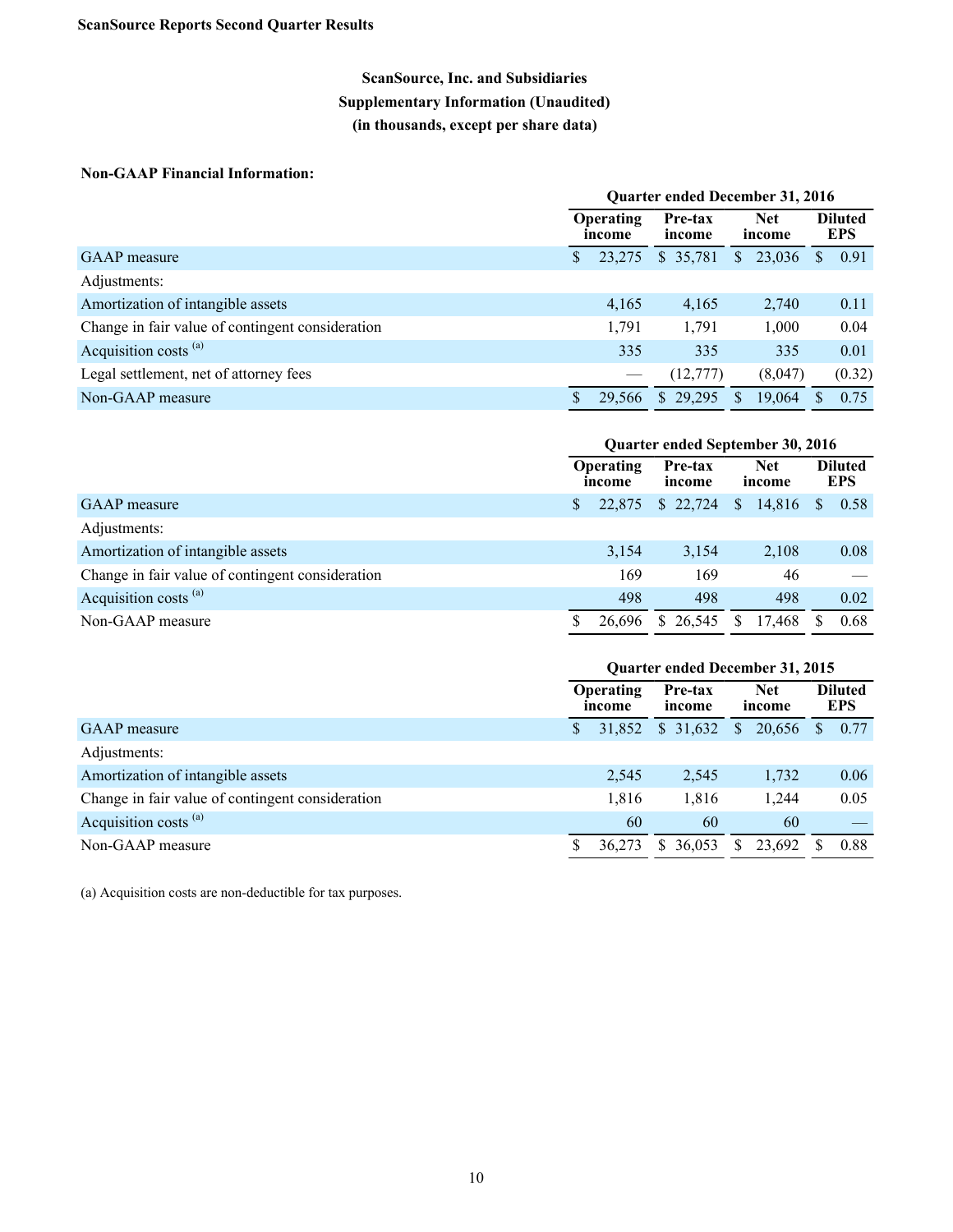### **ScanSource, Inc. and Subsidiaries Supplementary Information (Unaudited) (in thousands, except percentages)**

#### **Non-GAAP Financial Information:**

|                                                              |              | <b>Quarter</b> ended<br>December 31, | Six months ended<br>December 31, |                         |
|--------------------------------------------------------------|--------------|--------------------------------------|----------------------------------|-------------------------|
|                                                              | 2016         | 2015                                 | 2016                             | 2015                    |
| Return on invested capital (ROIC), annualized (a)            | 13.8%        | 17.5%                                | 13.4%                            | 15.9%                   |
|                                                              |              |                                      |                                  |                         |
| Reconciliation of Net Income to Adjusted EBITDA              |              |                                      |                                  |                         |
| Net income - GAAP                                            | 23,036<br>S. | $\mathbb{S}$<br>20,656               | 37,852<br>$\mathbb{S}$           | 36,652<br>$\mathsf{\$}$ |
| Plus: Interest expense                                       | 912          | 709                                  | 20,653                           | 19,402                  |
| Plus: Income taxes                                           | 12,745       | 10,976                               | 1,501                            | 990                     |
| Plus: Depreciation and amortization                          | 6,588        | 4,351                                | 11,812                           | 8,289                   |
| <b>EBITDA</b>                                                | 43,281       | 36,692                               | 71,818                           | 65,333                  |
| Adjustments:                                                 |              |                                      |                                  |                         |
| Change in fair value of contingent consideration             | 1,791        | 1,816                                | 1,961                            | 3,381                   |
| Acquisition costs                                            | 335          | 60                                   | 833                              | 281                     |
| Legal settlement, net of attorney fees                       | (12, 777)    |                                      | (12, 777)                        | $\sqrt{\ }$             |
| Adjusted EBITDA (numerator for ROIC) (non-GAAP)              | \$<br>32,630 | $\mathbb{S}$<br>38,568               | \$<br>61,835                     | 68,995<br>\$            |
|                                                              |              |                                      |                                  |                         |
| <b>Invested Capital Calculation</b>                          |              |                                      |                                  |                         |
| Equity - beginning of quarter                                | \$773,161    | \$764,693                            | \$774,496                        | \$808,985               |
| Equity - end of quarter                                      | 787,536      | 754,794                              | 787,536                          | 754,794                 |
| Adjustments:                                                 |              |                                      |                                  |                         |
| Change in fair value of contingent consideration, net of tax | 1,000        | 1,244                                | 1,046                            | 2,324                   |
| Acquisition costs, net of tax                                | 335          | 60                                   | 833                              | 281                     |
| Legal settlement, net of attorney fees, net of tax           | (8,047)      |                                      | (8,047)                          |                         |
| Average equity                                               | 776,993      | 760,396                              | 777,932                          | 783,192                 |
| Average funded debt <sup>(b)</sup>                           | 162,483      | 117,421                              | 135,101                          | 78,273                  |
| Invested capital (denominator for ROIC) (non-GAAP)           | \$939,476    | \$877,817                            | \$913,033                        | \$861,465               |

(a) Calculated as net income plus interest expense, income taxes, depreciation and amortization (EBITDA), plus change in fair value of contingent consideration and other adjustments, annualized and divided by invested capital for the period. Invested capital is defined as average equity plus average daily funded interest-bearing debt for the period.

(b) Average funded debt is calculated as the average daily amounts outstanding on short-term and long-term interest-bearing debt.